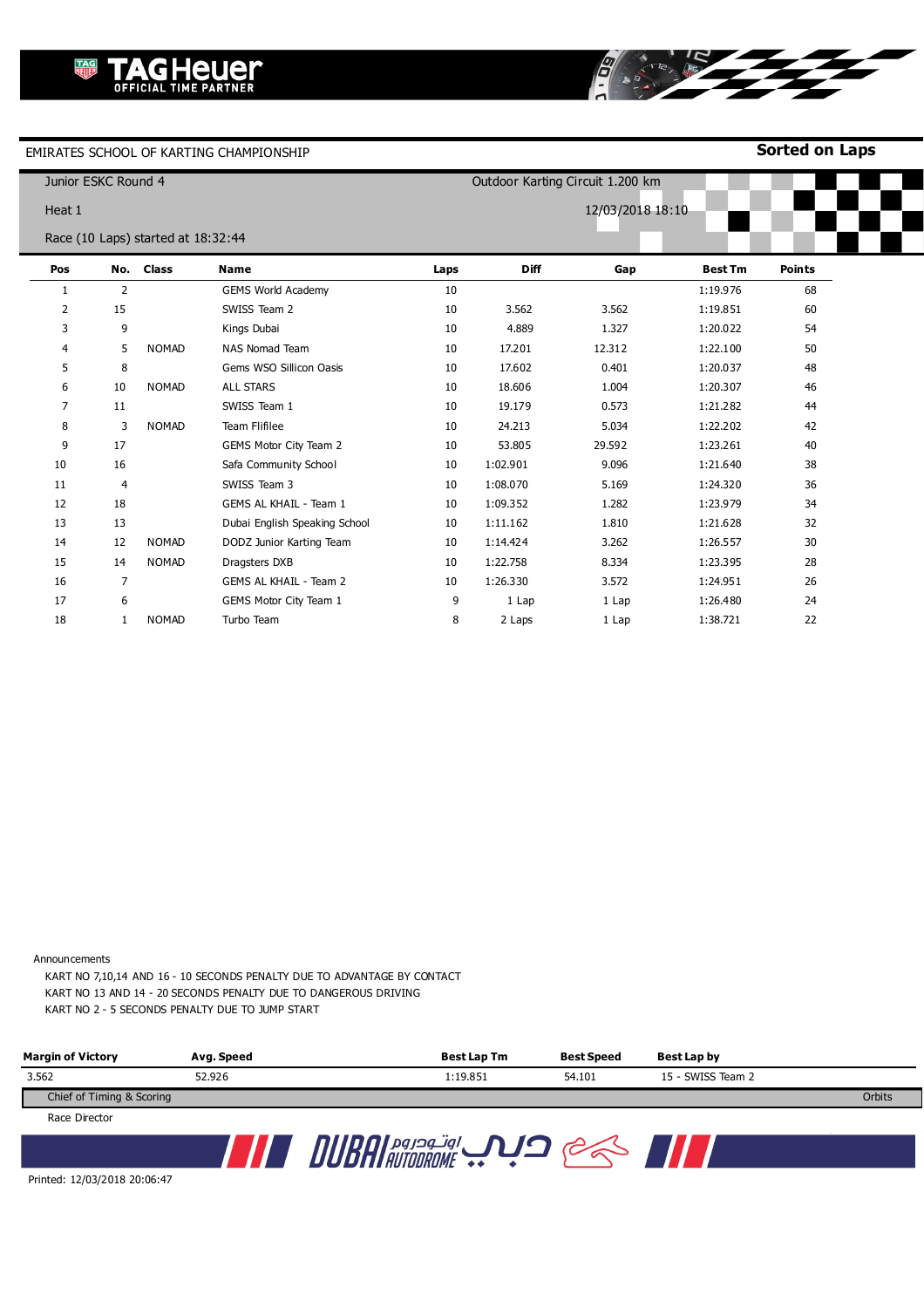**Sorted on Laps**

www.mylaps.com

|                | Junior ESKC Round 4 |                                    |                               | Outdoor Karting Circuit 1.200 km |             |                  |                |               |
|----------------|---------------------|------------------------------------|-------------------------------|----------------------------------|-------------|------------------|----------------|---------------|
| Heat 2         |                     |                                    |                               |                                  |             | 12/03/2018 18:35 |                |               |
|                |                     | Race (10 Laps) started at 18:55:11 |                               |                                  |             |                  |                |               |
| Pos            | No.                 | <b>Class</b>                       | <b>Name</b>                   | Laps                             | <b>Diff</b> | Gap              | <b>Best Tm</b> | <b>Points</b> |
| 1              | 2                   | <b>NOMAD</b>                       | <b>ALL STARS</b>              | 10                               |             |                  | 1:19.619       | 68            |
| 2              | $\mathbf{1}$        |                                    | Kings Dubai                   | 10                               | 14.359      | 14.359           | 1:21.070       | 60            |
| 3              | 9                   |                                    | GEMS Motor City Team 2        | 10                               | 23.907      | 9.548            | 1:22.068       | 54            |
| 4              | 15                  | <b>NOMAD</b>                       | <b>NAS Nomad Team</b>         | 10                               | 24.581      | 0.674            | 1:20.872       | 50            |
| 5              | 18                  |                                    | Gems WSO Sillicon Oasis       | 10                               | 28.683      | 4.102            | 1:21.189       | 48            |
| 6              | 8                   |                                    | Safa Community School         | 10                               | 29.282      | 0.599            | 1:20.813       | 46            |
| 7              | 6                   | <b>NOMAD</b>                       | Dragsters DXB                 | 10                               | 36.254      | 6.972            | 1:21.331       | 44            |
| 8              | 10                  |                                    | GEMS AL KHAIL - Team 1        | 10                               | 38.217      | 1.963            | 1:21.144       | 42            |
| 9              | 3                   |                                    | SWISS Team 1                  | 10                               | 39.338      | 1.121            | 1:23.274       | 40            |
| 10             | 16                  |                                    | GEMS Motor City Team 1        | 10                               | 44.423      | 5.085            | 1:21.305       | 38            |
| 11             | 13                  | <b>NOMAD</b>                       | Team Flifilee                 | 10                               | 45.494      | 1.071            | 1:21.922       | 36            |
| 12             | 12                  |                                    | <b>GEMS World Academy</b>     | 10                               | 47.267      | 1.773            | 1:22.920       | 34            |
| 13             | $\overline{4}$      | <b>NOMAD</b>                       | DODZ Junior Karting Team      | 10                               | 50.994      | 3.727            | 1:24.277       | 32            |
| 14             | 14                  |                                    | SWISS Team 3                  | 10                               | 56.711      | 5.717            | 1:21.909       | 30            |
| 15             | 17                  |                                    | GEMS AL KHAIL - Team 2        | 10                               | 56.794      | 0.083            | 1:21.425       | 28            |
| 16             | 11                  | <b>NOMAD</b>                       | Turbo Team                    | 9                                | 1 Lap       | 1 Lap            | 1:28.124       | 26            |
| 17             | 5                   |                                    | Dubai English Speaking School | 9                                | 1 Lap       | 19.001           | 1:28.183       | 24            |
|                |                     |                                    |                               |                                  |             |                  |                |               |
| Not classified |                     |                                    |                               |                                  |             |                  |                |               |
| <b>DNF</b>     | 7                   |                                    | SWISS Team 2                  |                                  | <b>DNF</b>  |                  |                | 22            |

8

Announcements

KART NO17 - 20 SECONDS PENALTY DUE TO DANGEROUS DRIVING KART NO 16 - 10 SECONDS PENALTY DUE TO IGNORING YELLOW FLAG KART NO 8 - 5 SECONDS PENALTY DUE TO JUMP START

KART NO 14 - 10 SECONDS PENALTY DUE TO ADVANTAGE BY CONTACT

| <b>Margin of Victory</b>  | Avg. Speed | <b>Best Lap Tm</b> | <b>Best Speed</b> | Best Lap by   |        |
|---------------------------|------------|--------------------|-------------------|---------------|--------|
| 14.359                    | 53.519     | 1:19.619           | 54.258            | 2 - ALL STARS |        |
| Chief of Timing & Scoring |            |                    |                   |               | Orbits |
| <b>Dace Director</b>      |            |                    |                   |               |        |

Race Director



Printed: 12/03/2018 20:07:13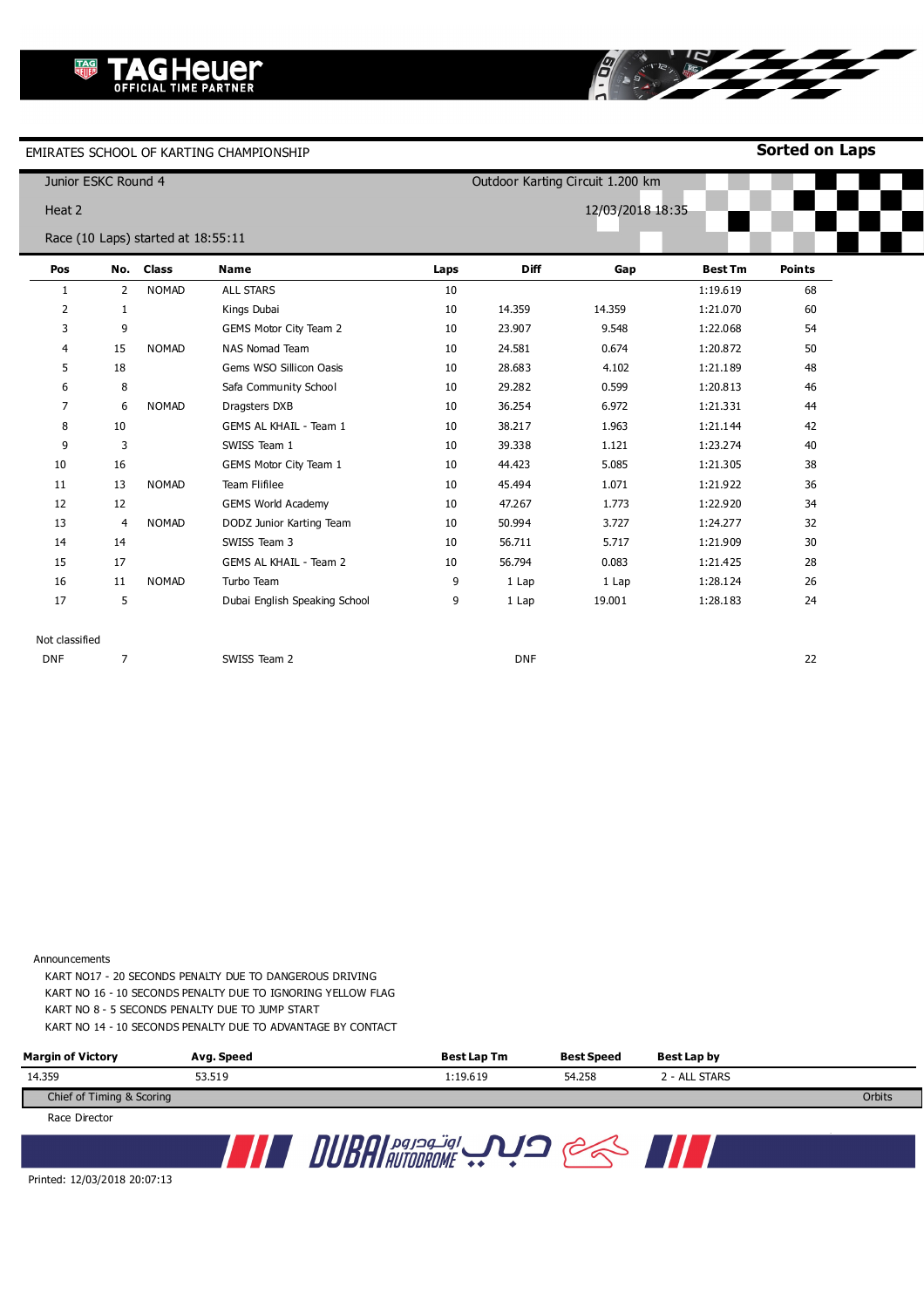**Sorted on Laps**

|                | Junior ESKC Round 4 |                                    |                               |      | Outdoor Karting Circuit 1.200 km |                  |                |               |  |
|----------------|---------------------|------------------------------------|-------------------------------|------|----------------------------------|------------------|----------------|---------------|--|
| Heat 3         |                     |                                    |                               |      |                                  | 12/03/2018 19:10 |                |               |  |
|                |                     | Race (10 Laps) started at 19:17:32 |                               |      |                                  |                  |                |               |  |
| Pos            |                     | No. Class                          | Name                          | Laps | <b>Diff</b>                      | Gap              | <b>Best Tm</b> | <b>Points</b> |  |
| 1              | 8                   |                                    | SWISS Team 1                  | 10   |                                  |                  | 1:19.839       | 68            |  |
| $\overline{2}$ | 17                  |                                    | <b>GEMS World Academy</b>     | 10   | 9.058                            | 9.058            | 1:19.077       | 60            |  |
| 3              | 15                  |                                    | SWISS Team 3                  | 10   | 12.737                           | 3.679            | 1:20.357       | 54            |  |
| 4              | 9                   | <b>NOMAD</b>                       | <b>ALL STARS</b>              | 10   | 13.737                           | 1.000            | 1:20.141       | 50            |  |
| 5              | 10                  |                                    | Kings Dubai                   | 10   | 14.029                           | 0.292            | 1:20.150       | 48            |  |
| 6              | 5                   | <b>NOMAD</b>                       | Dragsters DXB                 | 10   | 24.238                           | 10.209           | 1:21.784       | 46            |  |
| $\overline{7}$ | $\overline{4}$      |                                    | SWISS Team 2                  | 10   | 34.636                           | 10.398           | 1:24.221       | 44            |  |
| 8              | 11                  |                                    | Gems WSO Sillicon Oasis       | 10   | 38.936                           | 4.300            | 1:21.525       | 42            |  |
| 9              | 14                  | <b>NOMAD</b>                       | <b>NAS Nomad Team</b>         | 10   | 39.676                           | 0.740            | 1:21.462       | 40            |  |
| 10             | 16                  | <b>NOMAD</b>                       | Team Flifilee                 | 10   | 46.741                           | 7.065            | 1:22.746       | 38            |  |
| 11             | 7                   | <b>NOMAD</b>                       | DODZ Junior Karting Team      | 10   | 1:07.645                         | 20.904           | 1:24.154       | 36            |  |
| 12             | 13                  |                                    | GEMS Motor City Team 1        | 10   | 1:11.068                         | 3.423            | 1:25.180       | 34            |  |
| 13             | 12                  |                                    | <b>GEMS AL KHAIL - Team 2</b> | 10   | 1:11.959                         | 0.891            | 1:25.209       | 32            |  |
| 14             | $\mathbf{1}$        |                                    | GEMS AL KHAIL - Team 1        | 10   | 1:14.755                         | 2.796            | 1:26.034       | 30            |  |
| 15             | 3                   |                                    | Safa Community School         | 10   | 1:27.822                         | 13.067           | 1:23.763       | 28            |  |
| 16             | 6                   |                                    | Dubai English Speaking School | 9    | 1 Lap                            | 1 Lap            | 1:28.924       | 26            |  |
| 17             | 18                  | <b>NOMAD</b>                       | Turbo Team                    | 9    | 1 Lap                            | 44.262           | 1:34.231       | 24            |  |
| Not classified |                     |                                    |                               |      |                                  |                  |                |               |  |
| <b>DNF</b>     | 2                   |                                    | GEMS Motor City Team 2        | 5    | <b>DNF</b>                       |                  | 1:25.069       | 22            |  |

Ő

ATTEY

Announcements

KART NO 3 - 10 SECONDS PENALTY DUE TO ADVANTAGE BY CONTACT KART NO 3 - 20 SECONDS PENALTY DUE TO DANGEROUS DRIVING

| <b>Margin of Victory</b>  | Avg. Speed | Best Lap Tm                        | <b>Best Speed</b> | Best Lap by             |        |
|---------------------------|------------|------------------------------------|-------------------|-------------------------|--------|
| 9.058                     | 53.027     | 1:19.077                           | 54.630            | 17 - GEMS World Academy |        |
| Chief of Timing & Scoring |            |                                    |                   |                         | Orbits |
| Race Director             |            |                                    |                   |                         |        |
|                           |            | $\bm{\eta}$ i payoq jgl<br>rnnnnur |                   |                         |        |

Printed: 12/03/2018 20:07:36